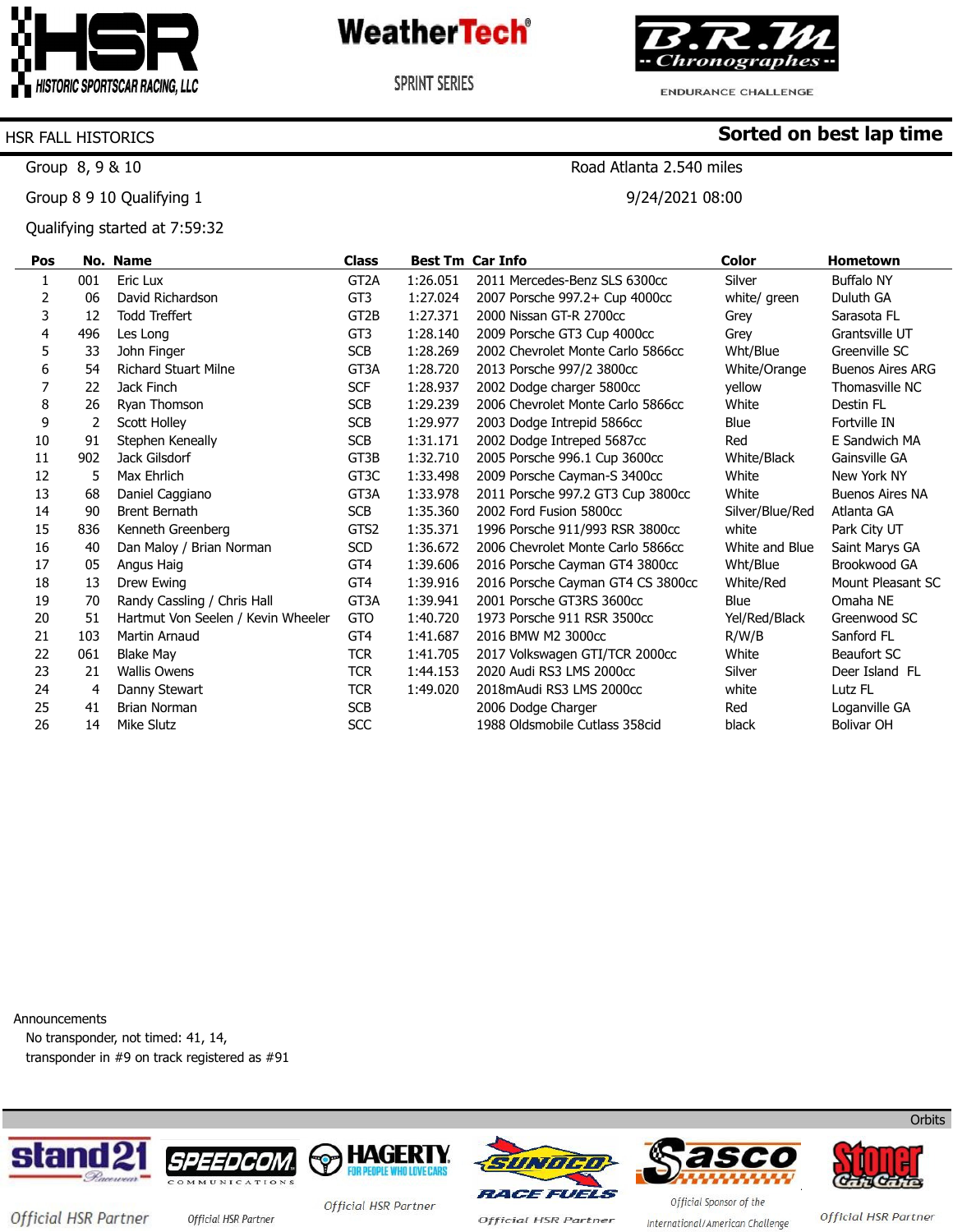

**SPRINT SERIES** 

'hronographes -

**ENDURANCE CHALLENGE** 

**Sorted on best lap time**

### HSR FALL HISTORICS

Group 8, 9 & 10

Group 8 9 10 Qualifying 2

Qualifying started at 12:59:36

### Road Atlanta 2.540 miles

9/24/2021 13:00

| Pos |     | No. Name                           | <b>Class</b>      |          | <b>Best Tm Car Info</b>           | <b>Color</b>    | <b>Hometown</b>        |
|-----|-----|------------------------------------|-------------------|----------|-----------------------------------|-----------------|------------------------|
| 1   | 001 | Eric Lux                           | GT <sub>2</sub> A | 1:21.877 | 2011 Mercedes-Benz SLS 6300cc     | Silver          | <b>Buffalo NY</b>      |
| 2   | 42  | Mark Furcini                       | <b>SCF</b>        | 1:26.196 | 2005 Dodge Charger 358cid         | <b>Black</b>    | Phoenix AZ             |
| 3   | 96  | Frank Marcum                       | GTS1              | 1:26.843 | 1980 Chevrolet Nova 5866cc        | Purple / White  | Lexington KY           |
| 4   | 12  | <b>Todd Treffert</b>               | GT <sub>2</sub> B | 1:27.008 | 2000 Nissan GT-R 2700cc           | Grey            | Sarasota FL            |
| 5   | 496 | Les Long                           | GT3               | 1:27.321 | 2009 Porsche GT3 Cup 4000cc       | Grey            | Grantsville UT         |
| 6   | 06  | David Richardson                   | GT3               | 1:27.390 | 2007 Porsche 997.2+ Cup 4000cc    | white/ green    | Duluth GA              |
| 7   | 33  | John Finger                        | <b>SCB</b>        | 1:28.684 | 2002 Chevrolet Monte Carlo 5866cc | Wht/Blue        | Greenville SC          |
| 8   | 2   | Scott Holley                       | <b>SCB</b>        | 1:28.707 | 2003 Dodge Intrepid 5866cc        | Blue            | Fortville IN           |
| 9   | 26  | Ryan Thomson                       | <b>SCB</b>        | 1:29.895 | 2006 Chevrolet Monte Carlo 5866cc | White           | Destin FL              |
| 10  | 22  | Jack Finch                         | <b>SCF</b>        | 1:29.995 | 2002 Dodge charger 5800cc         | yellow          | Thomasville NC         |
| 11  | 27  | Tom McGlynn                        | GTS2              | 1:30.582 | 1997 Porsche 993/GT2 Evo 3800cc   | Black/Orange    | Naples FL              |
| 12  | 902 | Jack Gilsdorf                      | GT3B              | 1:32.722 | 2005 Porsche 996.1 Cup 3600cc     | White/Black     | Gainsville GA          |
| 13  | 41  | <b>Brian Norman</b>                | <b>SCB</b>        | 1:32.800 | 2006 Dodge Charger                | Red             | Loganville GA          |
| 14  | 836 | Kenneth Greenberg                  | GTS2              | 1:33.213 | 1996 Porsche 911/993 RSR 3800cc   | white           | Park City UT           |
| 15  | 91  | Stephen Keneally                   | <b>SCB</b>        | 1:33.760 | 2002 Dodge Intreped 5687cc        | Red             | E Sandwich MA          |
| 16  | 5   | Max Ehrlich                        | GT3C              | 1:34.225 | 2009 Porsche Cayman-S 3400cc      | White           | New York NY            |
| 17  | 51  | Hartmut Von Seelen / Kevin Wheeler | <b>GTO</b>        | 1:35.351 | 1973 Porsche 911 RSR 3500cc       | Yel/Red/Black   | Greenwood SC           |
| 18  | 90  | <b>Brent Bernath</b>               | <b>SCB</b>        | 1:35.743 | 2002 Ford Fusion 5800cc           | Silver/Blue/Red | Atlanta GA             |
| 19  | 14  | Mike Slutz                         | <b>SCC</b>        | 1:35.808 | 1988 Oldsmobile Cutlass 358cid    | black           | <b>Bolivar OH</b>      |
| 20  | 68  | Daniel Caggiano                    | GT3A              | 1:35.972 | 2011 Porsche 997.2 GT3 Cup 3800cc | White           | <b>Buenos Aires NA</b> |
| 21  | 911 | Marcelo Abello                     | GT3B              | 1:35.988 | 2007 Porsche 997.1 Cup 3600cc     | Wht/Red/Grey/E  | Boca Raton FL          |
| 22  | 961 | Francesco Melandri                 | GTS <sub>2</sub>  | 1:36.008 | 1996 Porsche 993 GT2 3800cc       | <b>Blk/Red</b>  | Delray Beach FL        |
| 23  | 7   | Christopher Evans                  | <b>SCB</b>        | 1:36.163 | 2005 Chevrolet Monte Carlo 358cid | Black/Yellow    | Indiana PA             |
| 24  | 40  | Dan Maloy / Brian Norman           | <b>SCD</b>        | 1:36.916 | 2006 Chevrolet Monte Carlo 5866cc | White and Blue  | Saint Marys GA         |
| 25  | 061 | Blake May                          | <b>TCR</b>        | 1:37.316 | 2017 Volkswagen GTI/TCR 2000cc    | White           | <b>Beaufort SC</b>     |
| 26  | 13  | Drew Ewing                         | GT <sub>4</sub>   | 1:37.777 | 2016 Porsche Cayman GT4 CS 3800cc | White/Red       | Mount Pleasant SC      |
| 27  | 20  | David Roberts                      | GT4               | 1:38.140 | 2015 Porsche Cayman GT4/CS 3800cc | Red             | Carmel IN              |
| 28  | 94  | Scott Lovett                       | <b>SCB</b>        | 1:39.116 | 2000 Ford Taurus 5866cc           | Red/Yellow/Blac | Atlanta GA             |
| 29  | 21  | <b>Wallis Owens</b>                | <b>TCR</b>        | 1:40.294 | 2020 Audi RS3 LMS 2000cc          | Silver          | Deer Island FL         |
| 30  | 05  | Angus Haig                         | GT4               | 1:40.503 | 2016 Porsche Cayman GT4 3800cc    | Wht/Blue        | Brookwood GA           |
| 31  | 70  | Randy Cassling / Chris Hall        | GT3A              | 1:41.412 | 2001 Porsche GT3RS 3600cc         | Blue            | Omaha NE               |
| 32  | 103 | <b>Martin Arnaud</b>               | GT4               | 1:42.024 | 2016 BMW M2 3000cc                | R/W/B           | Sanford FL             |
| 33  | 4   | Danny Stewart                      | <b>TCR</b>        | 1:42.808 | 2018mAudi RS3 LMS 2000cc          | white           | Lutz FL                |

Announcements

#96 intermittent transponder: intermittently timed













Official HSR Partner official HSR Partner

Official HSR Partner

**Official HSR Partner** 

Official Sponsor of the International/American Challenge

Official HSR Partner

**Orbits**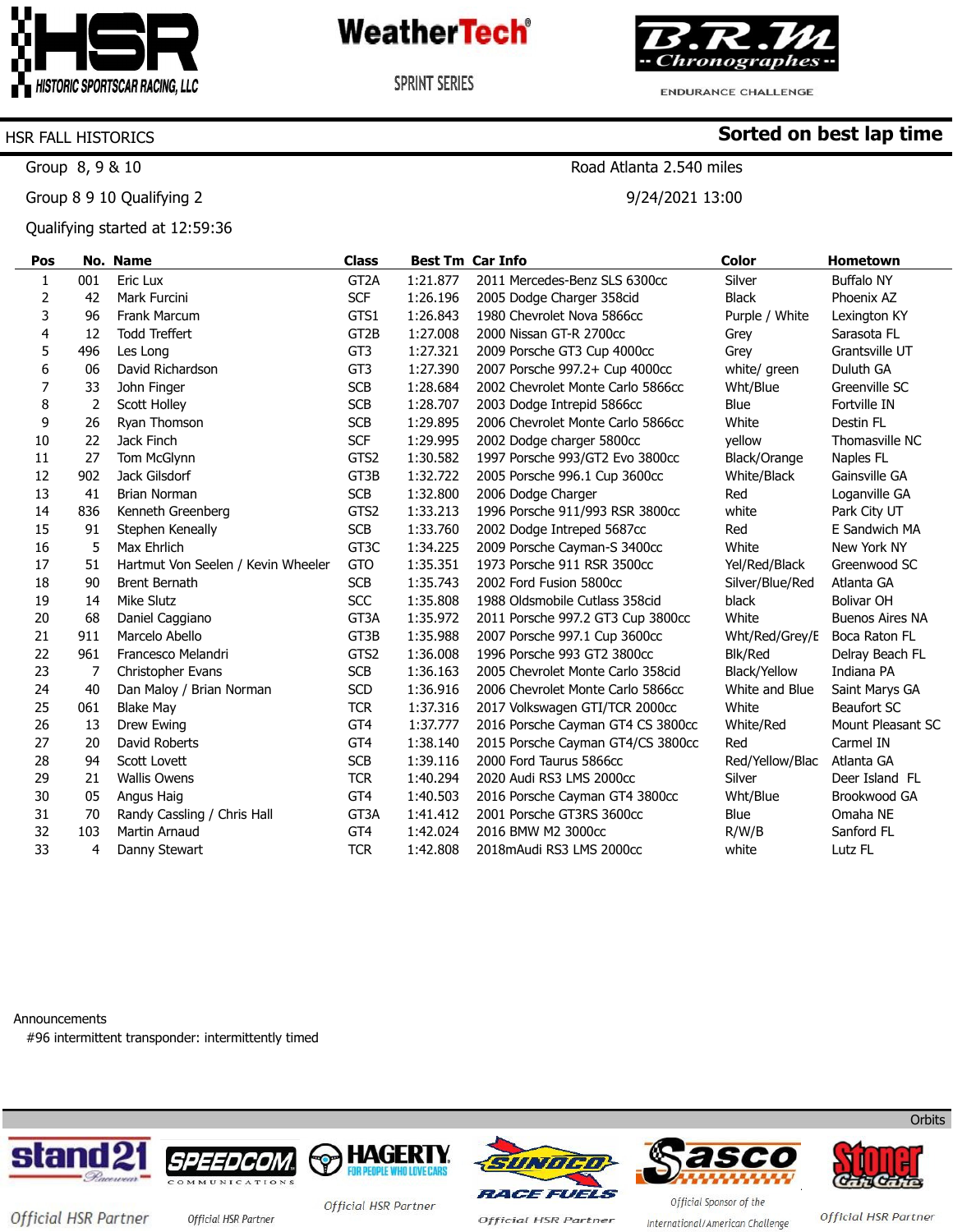

**SPRINT SERIES** 

'hronographes -

**Sorted on best lap time**

ENDURANCE CHALLENGE

### HSR FALL HISTORICS

Group 8, 9 & 10

Group 8 9 10 Qualifying 3

Qualifying started at 9:13:04

### Road Atlanta 2.540 miles

9/25/2021 09:15

| Pos |           | No. Name                           | <b>Class</b>      |          | <b>Best Tm Car Info</b>           | Color           | <b>Hometown</b>         |
|-----|-----------|------------------------------------|-------------------|----------|-----------------------------------|-----------------|-------------------------|
| 1   | 12        | <b>Todd Treffert</b>               | GT <sub>2</sub> B | 1:25.695 | 2000 Nissan GT-R 2700cc           | Grey            | Sarasota FL             |
| 2   | 496       | Les Long                           | GT <sub>3</sub>   | 1:26.573 | 2009 Porsche GT3 Cup 4000cc       | Grey            | Grantsville UT          |
| 3   | 06        | David Richardson                   | GT <sub>3</sub>   | 1:26.797 | 2007 Porsche 997.2+ Cup 4000cc    | white/ green    | Duluth GA               |
| 4   | 22        | Jack Finch                         | <b>SCF</b>        | 1:26.973 | 2002 Dodge charger 5800cc         | yellow          | Thomasville NC          |
| 5   | 2         | <b>Scott Holley</b>                | <b>SCB</b>        | 1:27.411 | 2003 Dodge Intrepid 5866cc        | <b>Blue</b>     | Fortville IN            |
| 6   | 26        | Ryan Thomson                       | <b>SCB</b>        | 1:27.644 | 2006 Chevrolet Monte Carlo 5866cc | White           | Destin FL               |
| 7   | 54        | <b>Richard Stuart Milne</b>        | GT3A              | 1:27.805 | 2013 Porsche 997/2 3800cc         | White/Orange    | <b>Buenos Aires ARG</b> |
| 8   | 41        | <b>Brian Norman</b>                | <b>SCB</b>        | 1:28.177 | 2006 Dodge Charger                | Red             | Loganville GA           |
| 9   | 33        | John Finger                        | <b>SCB</b>        | 1:28.201 | 2002 Chevrolet Monte Carlo 5866cc | Wht/Blue        | Greenville SC           |
| 10  | 15        | Jon Brunot                         | 10 <sub>X</sub>   | 1:28.934 | 2018 Audi LMS GT4 5000cc          | Silver          | <b>Buford GA</b>        |
| 11  | 94        | Scott Lovett                       | <b>SCB</b>        | 1:29.729 | 2000 Ford Taurus 5866cc           | Red/Yellow/Blac | Atlanta GA              |
| 12  | 91        | Stephen Keneally                   | <b>SCB</b>        | 1:31.732 | 2002 Dodge Intreped 5687cc        | Red             | E Sandwich MA           |
| 13  | 68        | Daniel Caggiano                    | GT3A              | 1:32.167 | 2011 Porsche 997.2 GT3 Cup 3800cc | White           | <b>Buenos Aires NA</b>  |
| 14  | 836       | Kenneth Greenberg                  | GTS <sub>2</sub>  | 1:32.333 | 1996 Porsche 911/993 RSR 3800cc   | white           | Park City UT            |
| 15  | 9X        | Tom Shelton                        | <b>SCD</b>        | 1:32.790 | 2010 Ford Taurus 5866cc           | Blue            | Fort Lauderdale FL      |
| 16  | 90        | <b>Brent Bernath</b>               | <b>SCB</b>        | 1:33.251 | 2002 Ford Fusion 5800cc           | Silver/Blue/Red | Atlanta GA              |
| 17  | 14        | Mike Slutz                         | SCC               | 1:33.758 | 1988 Oldsmobile Cutlass 358cid    | black           | <b>Bolivar OH</b>       |
| 18  | 7         | Christopher Evans                  | <b>SCB</b>        | 1:34.021 | 2005 Chevrolet Monte Carlo 358cid | Black/Yellow    | Indiana PA              |
| 19  | 961       | Francesco Melandri                 | GTS2              | 1:34.349 | 1996 Porsche 993 GT2 3800cc       | Blk/Red         | Delray Beach FL         |
| 20  | 51        | Hartmut Von Seelen / Kevin Wheeler | <b>GTO</b>        | 1:34.671 | 1973 Porsche 911 RSR 3500cc       | Yel/Red/Black   | Greenwood SC            |
| 21  | 05        | Angus Haig                         | GT <sub>4</sub>   | 1:34.770 | 2016 Porsche Cayman GT4 3800cc    | Wht/Blue        | Brookwood GA            |
| 22  | 40        | Dan Maloy / Brian Norman           | <b>SCD</b>        | 1:36.095 | 2006 Chevrolet Monte Carlo 5866cc | White and Blue  | Saint Marys GA          |
| 23  | 20        | David Roberts                      | GT4               | 1:36.729 | 2015 Porsche Cayman GT4/CS 3800cc | Red             | Carmel IN               |
| 24  | 061       | <b>Blake May</b>                   | <b>TCR</b>        | 1:36.933 | 2017 Volkswagen GTI/TCR 2000cc    | White           | Beaufort SC             |
| 25  | 4         | Danny Stewart                      | <b>TCR</b>        | 1:38.564 | 2018 mAudi RS3 LMS 2000cc         | white           | Lutz FL                 |
| 26  | 103       | <b>Martin Arnaud</b>               | GT <sub>4</sub>   | 1:40.516 | 2016 BMW M2 3000cc                | R/W/B           | Sanford FL              |
| 27  | 70        | Randy Cassling / Chris Hall        | GT3A              | 1:42.914 | 2001 Porsche GT3RS 3600cc         | Blue            | Omaha NE                |
| 28  | 21        | <b>Wallis Owens</b>                | <b>TCR</b>        | 1:44.619 | 2020 Audi RS3 LMS 2000cc          | Silver          | Deer Island FL          |
| 29  | 96        | <b>Frank Marcum</b>                | GTS1              | 1:55.384 | 1980 Chevrolet Nova 5866cc        | Purple / White  | Lexington KY            |
| 30  | <b>CC</b> | <b>Communications Check</b>        | <b>SYS</b>        |          |                                   |                 |                         |













**Orbits** 

Official HSR Partner official HSR Partner

Official HSR Partner

**Official HSR Partner** 

Official Sponsor of the International/American Challenge

Official HSR Partner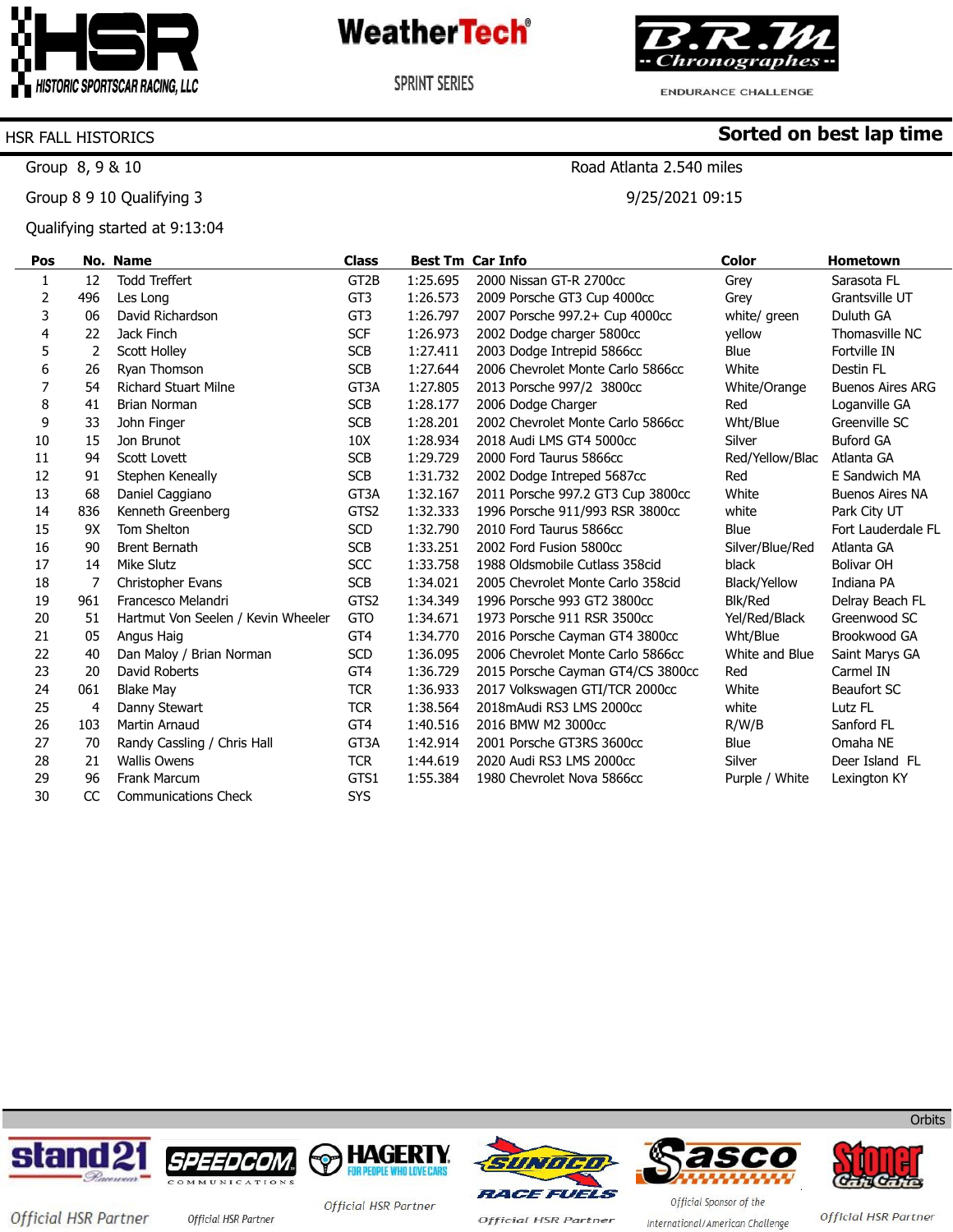

**SPRINT SERIES** 



**ENDURANCE CHALLENGE** 

**Sorted on Laps**

#### HSR FALL HISTORICS

Group 8, 9 & 10

Group 8 9 10 WeatherTech Sprint Race 1

Race (8 Laps) started at 14:09:09

### Road Atlanta 2.540 miles

9/25/2021 14:05

| Pos | No.            |                | <b>PIC Name</b>             | <b>Class</b>      | Laps |          | <b>Best Tm Car Info</b>           | <b>Color</b>    | <b>Hometown</b>         |
|-----|----------------|----------------|-----------------------------|-------------------|------|----------|-----------------------------------|-----------------|-------------------------|
| 1   | 001            | $\mathbf{1}$   | Eric Lux                    | GT <sub>2</sub> A | 8    | 1:22.117 | 2011 Mercedes-Benz SLS 6300cc     | Silver          | <b>Buffalo NY</b>       |
| 2   | 12             | 1              | <b>Todd Treffert</b>        | GT2B              | 8    | 1:25.887 | 2000 Nissan GT-R 2700cc           | Grey            | Sarasota FL             |
| 3   | 496            | $\mathbf{1}$   | Les Long                    | GT <sub>3</sub>   | 8    | 1:27.216 | 2009 Porsche GT3 Cup 4000cc       | Grey            | Grantsville UT          |
| 4   | 06             | 2              | David Richardson            | GT3               | 8    | 1:28.225 | 2007 Porsche 997.2+ Cup 4000cc    | white/ green    | Duluth GA               |
| 5   | 96             | $\mathbf{1}$   | <b>Frank Marcum</b>         | GTS1              | 8    | 1:28.545 | 1980 Chevrolet Nova 5866cc        | Purple / White  | Lexington KY            |
| 6   | 54             | 1              | <b>Richard Stuart Milne</b> | GT3A              | 8    | 1:29.034 | 2013 Porsche 997/2 3800cc         | White/Orange    | <b>Buenos Aires ARG</b> |
| 7   | 15             | 1              | Jon Brunot                  | 10 <sub>X</sub>   | 8    | 1:29.995 | 2018 Audi LMS GT4 5000cc          | Silver          | <b>Buford GA</b>        |
| 8   | 51             | 1              | H Von Seelen/K Wheeler      | <b>GTO</b>        | 8    | 1:30.480 | 1973 Porsche 911 RSR 3500cc       | Yel/Red/Black   | Greenwood SC            |
| 9   | 836            | $\mathbf{1}$   | Kenneth Greenberg           | GTS2              | 8    | 1:31.780 | 1996 Porsche 911/993 RSR 3800cc   | white           | Park City UT            |
| 10  | 68             | 2              | Daniel Caggiano             | GT3A              | 8    | 1:31.476 | 2011 Porsche 997.2 GT3 Cup 3800cc | White           | <b>Buenos Aires NA</b>  |
| 11  | 22             | 1              | Jack Finch                  | <b>SCF</b>        | 8    | 1:26.989 | 2002 Dodge charger 5800cc         | yellow          | Thomasville NC          |
| 12  | 961            | 2              | Francesco Melandri          | GTS2              | 8    | 1:35.500 | 1996 Porsche 993 GT2 3800cc       | <b>Blk/Red</b>  | Delray Beach FL         |
| 13  | $\overline{2}$ | $\mathbf{1}$   | <b>Scott Holley</b>         | <b>SCB</b>        | 7    | 1:28.530 | 2003 Dodge Intrepid 5866cc        | Blue            | Fortville IN            |
| 14  | 911            | 1              | Marcelo Abello              | GT3B              | 7    | 1:35.431 | 2007 Porsche 997.1 Cup 3600cc     | Wht/Red/Grey/Bl | Boca Raton FL           |
| 15  | 41             | 2              | <b>Brian Norman</b>         | <b>SCB</b>        | 7    | 1:28.621 | 2006 Dodge Charger                | Red             | Loganville GA           |
| 16  | 13             | $\mathbf{1}$   | Drew Ewing                  | GT <sub>4</sub>   | 7    | 1:36.088 | 2016 Porsche Cayman GT4 CS 3800cc | White/Red       | Mount Pleasant SC       |
| 17  | 05             | 2              | Angus Haig                  | GT4               | 7    | 1:36.385 | 2016 Porsche Cayman GT4 3800cc    | Wht/Blue        | Brookwood GA            |
| 18  | 20             | 3              | David Roberts               | GT <sub>4</sub>   | 7    | 1:36.846 | 2015 Porsche Cayman GT4/CS 3800cc | Red             | Carmel IN               |
| 19  | 061            | $\mathbf{1}$   | <b>Blake May</b>            | <b>TCR</b>        | 7    | 1:36.871 | 2017 Volkswagen GTI/TCR 2000cc    | White           | Beaufort SC             |
| 20  | 94             | 3              | Scott Lovett                | <b>SCB</b>        | 7    | 1:29.493 | 2000 Ford Taurus 5866cc           | Red/Yellow/Blac | Atlanta GA              |
| 21  | 91             | 4              | Stephen Keneally            | <b>SCB</b>        | 7    | 1:33.842 | 2002 Dodge Intreped 5687cc        | Red             | E Sandwich MA           |
| 22  | 4              | 2              | Danny Stewart               | <b>TCR</b>        | 7    | 1:40.697 | 2018 mAudi RS3 LMS 2000 cc        | white           | Lutz FL                 |
| 23  | 103            | 4              | Martin Arnaud               | GT <sub>4</sub>   | 7    | 1:41.964 | 2016 BMW M2 3000cc                | R/W/B           | Sanford FL              |
| 24  | 26             | 5              | Ryan Thomson                | <b>SCB</b>        | 7    | 1:28.881 | 2006 Chevrolet Monte Carlo 5866cc | White           | Destin FL               |
| 25  | 9X             | 1              | Tom Shelton                 | <b>SCD</b>        | 7    | 1:34.009 | 2010 Ford Taurus 5866cc           | Blue            | Fort Lauderdale FL      |
| 26  | 14             | $\mathbf{1}$   | <b>Mike Slutz</b>           | <b>SCC</b>        | 7    | 1:33.867 | 1988 Oldsmobile Cutlass 358cid    | black           | <b>Bolivar OH</b>       |
| 27  | 90             | 6              | <b>Brent Bernath</b>        | <b>SCB</b>        | 7    | 1:33.824 | 2002 Ford Fusion 5800cc           | Silver/Blue/Red | Atlanta GA              |
| 28  | $\overline{7}$ | 7              | <b>Christopher Evans</b>    | <b>SCB</b>        | 7    | 1:34.211 | 2005 Chevrolet Monte Carlo 358cid | Black/Yellow    | Indiana PA              |
| 29  | 70             | 3              | R Cassling / C Hall         | GT3A              | 7    | 1:43.241 | 2001 Porsche GT3RS 3600cc         | Blue            | Omaha NE                |
| 30  | 21             | 3              | <b>Wallis Owens</b>         | <b>TCR</b>        | 7    | 1:41.926 | 2020 Audi RS3 LMS 2000cc          | Silver          | Deer Island FL          |
| 31  | 40             | 2              | Dan Maloy                   | <b>SCD</b>        | 7    | 1:40.106 | 2006 Chevrolet Monte Carlo 5866cc | White/Blue      | Saint Marys GA          |
| 32  | 27             | 3              | Tom McGlynn                 | GTS2              | 5    | 1:29.846 | 1997 Porsche 993/GT2 Evo 3800cc   | Black/Orange    | Naples FL               |
| 33  | 33             | 8              | John Finger                 | <b>SCB</b>        | 3    | 1:29.203 | 2002 Chevrolet Monte Carlo 5866cc | Wht/Blue        | Greenville SC           |
| 34  | 42             | $\overline{2}$ | Mark Furcini                | <b>SCF</b>        | 1    | 2:15.306 | 2005 Dodge Charger 358cid         | <b>Black</b>    | Phoenix AZ              |

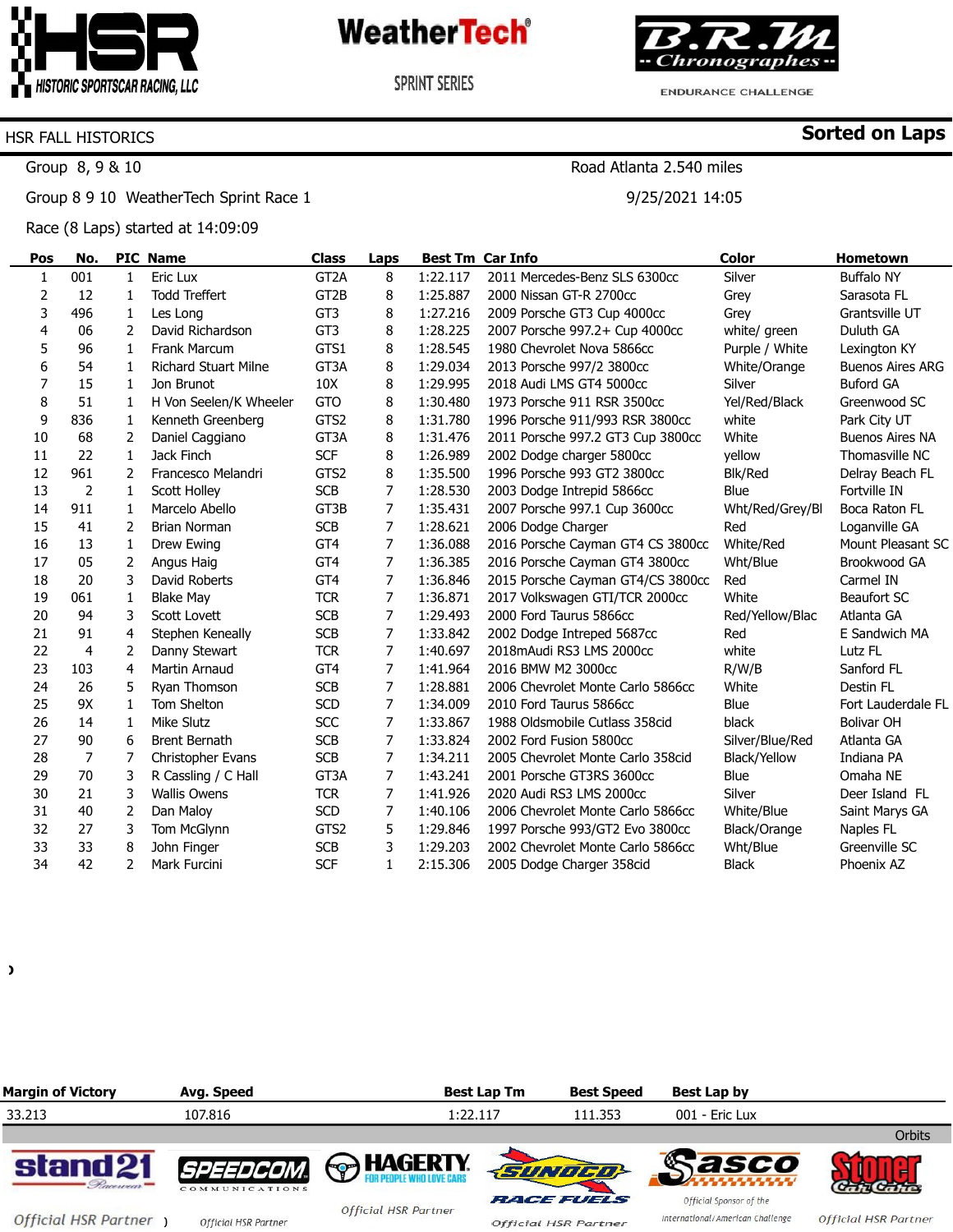

**SPRINT SERIES** 



**ENDURANCE CHALLENGE** 

Road Atlanta 2.540 miles

9/26/2021 14:25

**Sorted on Laps**

#### HSR FALL HISTORICS

Group 9 & 10

Group 9 & 10 WeatherTech Sprint Race 2

Race (8 Laps) started at 14:25:57

| Pos | No. |               | <b>PIC Name</b>             | <b>Class</b>     | Laps |          | <b>Best Tm Car Info</b>           | Color           | <b>Hometown</b>         |
|-----|-----|---------------|-----------------------------|------------------|------|----------|-----------------------------------|-----------------|-------------------------|
|     | 06  |               | David Richardson            | GT <sub>3</sub>  | 8    | 1:27.882 | 2007 Porsche 997.2+ Cup 4000cc    | white/ green    | Duluth GA               |
|     | 54  |               | <b>Richard Stuart Milne</b> | GT3A             | 8    | 1:29.598 | 2013 Porsche 997/2 3800cc         | White/Orange    | <b>Buenos Aires ARG</b> |
|     | 51  |               | H Von Seelen/K Wheeler      | GTO              | 8    | 1:30.338 | 1973 Porsche 911 RSR 3500cc       | Yel/Red/Black   | Greenwood SC            |
| 4   | 836 |               | Kenneth Greenberg           | GTS <sub>2</sub> | 8    | 1:31.933 | 1996 Porsche 911/993 RSR 3800cc   | white           | Park City UT            |
|     | 961 | $\mathcal{P}$ | Francesco Melandri          | GTS <sub>2</sub> | 8    | 1:34.079 | 1996 Porsche 993 GT2 3800cc       | Blk/Red         | Delray Beach FL         |
| 6   | 902 |               | Jack Gilsdorf               | GT3B             | 8    | 1:33.761 | 2005 Porsche 996.1 Cup 3600cc     | White/Black     | Gainsville GA           |
|     | 68  |               | Daniel Caggiano             | GT3A             | 8    | 1:34.638 | 2011 Porsche 997.2 GT3 Cup 3800cc | White           | <b>Buenos Aires NA</b>  |
| 8   | 13  |               | Drew Ewing                  | GT <sub>4</sub>  | 8    | 1:36.953 | 2016 Porsche Cayman GT4 CS 3800cc | White/Red       | Mount Pleasant SC       |
| 9   | 20  |               | David Roberts               | GT <sub>4</sub>  | 8    | 1:36.863 | 2015 Porsche Cayman GT4/CS 3800cc | Red             | Carmel IN               |
| 10  | 061 |               | Blake May                   | <b>TCR</b>       | 8    | 1:35.884 | 2017 Volkswagen GTI/TCR 2000cc    | White           | Beaufort SC             |
| 11  | 21  | 2             | <b>Wallis Owens</b>         | <b>TCR</b>       |      | 1:39.515 | 2020 Audi RS3 LMS 2000cc          | Silver          | Deer Island FL          |
| 12  | 103 | 3.            | Martin Arnaud               | GT <sub>4</sub>  |      | 1:42.832 | 2016 BMW M2 3000cc                | R/W/B           | Sanford FL              |
| 13  | 911 |               | Marcelo Abello              | GT3B             |      | 1:36.236 | 2007 Porsche 997.1 Cup 3600cc     | Wht/Red/Grey/Bl | Boca Raton FL           |

 $\lambda$